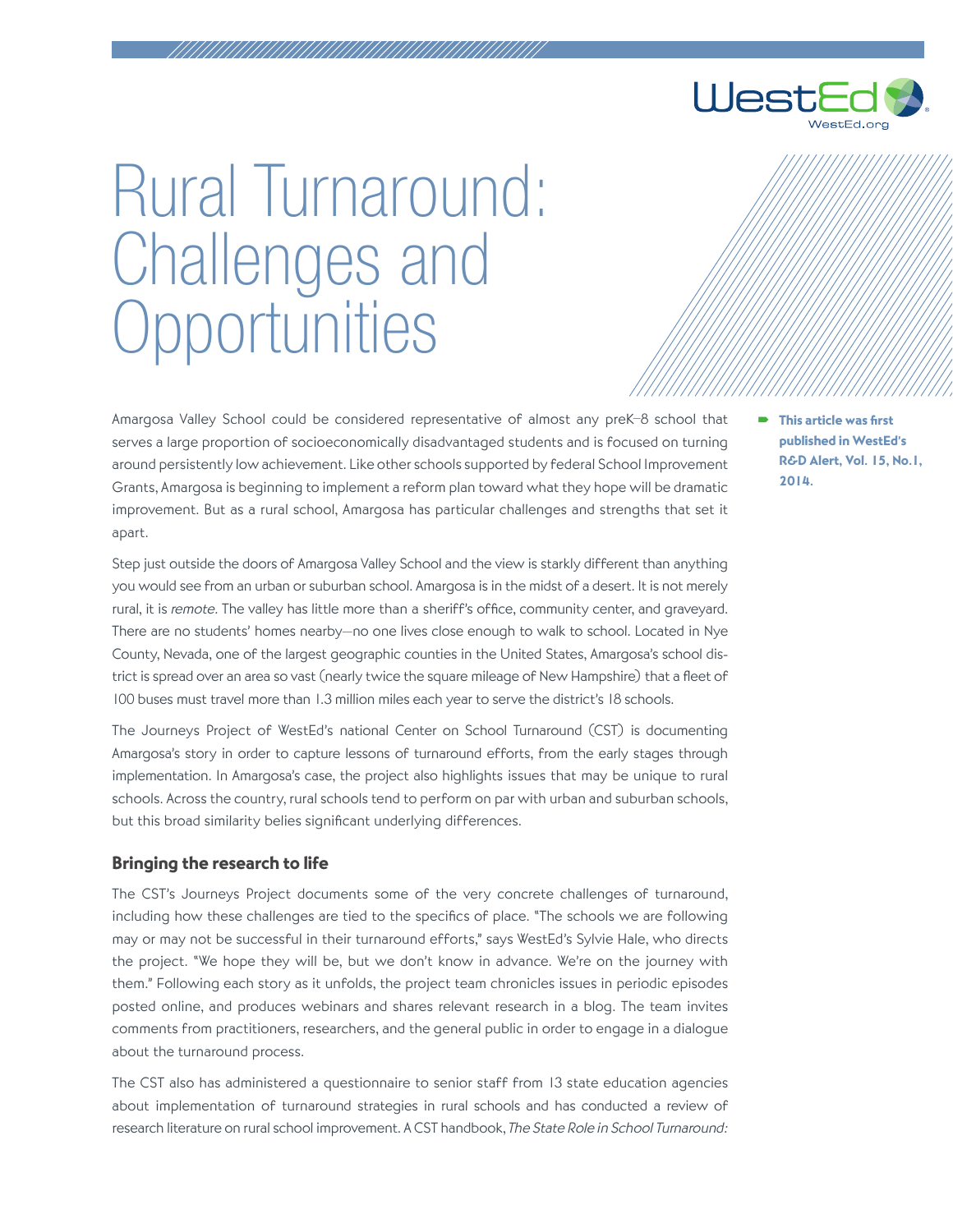Emerging Best Practices, captures results from this survey and the literature review in a chapter on "Building Rural District Capacity for Turnaround."

Most rural districts, like Amargosa, are small in population and large in geographic area. The handbook chapter notes that a smaller population can mean smaller classes or schools, and smaller districts tend to outperform larger ones. Yet, being spread over a large area may limit the district's capacity to manage turnaround efforts because staff must travel so far to reach each school.

Even though Nye County has enough schools to warrant a district office, recent budget cuts resulted in a smaller staff responsible for covering the same 18,000 square miles. Fortunately for Amargosa, its federal School Improvement Grant (SIG) has provided resources for hiring a School Improvement Director to work exclusively to support Amargosa's turnaround effort. But most rural schools don't have this luxury.

## Limited human capital

One of the biggest challenges in rural districts, noted in the literature and in the CST survey results, is limited human capital. Recruiting new administrators and teachers can be difficult, and staff turnover can have an immediate ripple effect in a small community. Any SIG recipient must follow a particular model for improvement. All three SIG models that schools can choose from require replacing the school's principal; some require replacing a majority of the staff. In remote communities that already struggle to attract teachers and administrators, this approach is usually neither possible nor desirable.

According to WestEd's Heather Mattson, who coordinates the Journeys content team, Amargosa chose a SIG model that doesn't require replacing teachers: "Being a rural school, they thought it might be too difficult to hire," she explains. "But, by the summer before they started to implement the grant, more than half of their teachers had left anyway." The resulting need for recruitment posed a serious challenge. The school had just eight weeks to fill 8 of its 14 certified positions, including the critical positions of counselor, reading specialist, and special education teacher.

It was particularly difficult to recruit and hire a new principal. The district attempted a nationwide search, but ended up with very few candidates from outside the local area. District leaders felt fortunate that they were able to hire a strong candidate nonetheless. Robert Williams was a Teacher on Special Assignment who had recently been managing the school after the principal was reassigned. Williams was tapped for his in-depth knowledge of the school and its turnaround plan and because he was considered "a leader with a lot of potential," according to the district's superintendent.

To help address rural schools' staffing needs, many state education agencies (SEAs) provide support in the form of career fairs, access to alternatively certified teachers, and strategic partnerships. Rural schools and districts also may offer bonuses, additional pay, or travel expenses to attract candidates. Perhaps most importantly, rural schools and districts are trying to create an environment where enthusiastic, committed, and effective teachers and leaders want to be. As noted in the handbook, "An environment of success and collaboration is attractive to potential recruits." Williams has used this strategy to recruit teachers, telling potential hires that the work will be challenging but that Amargosa has a multiyear, comprehensive plan for helping students learn and thrive.